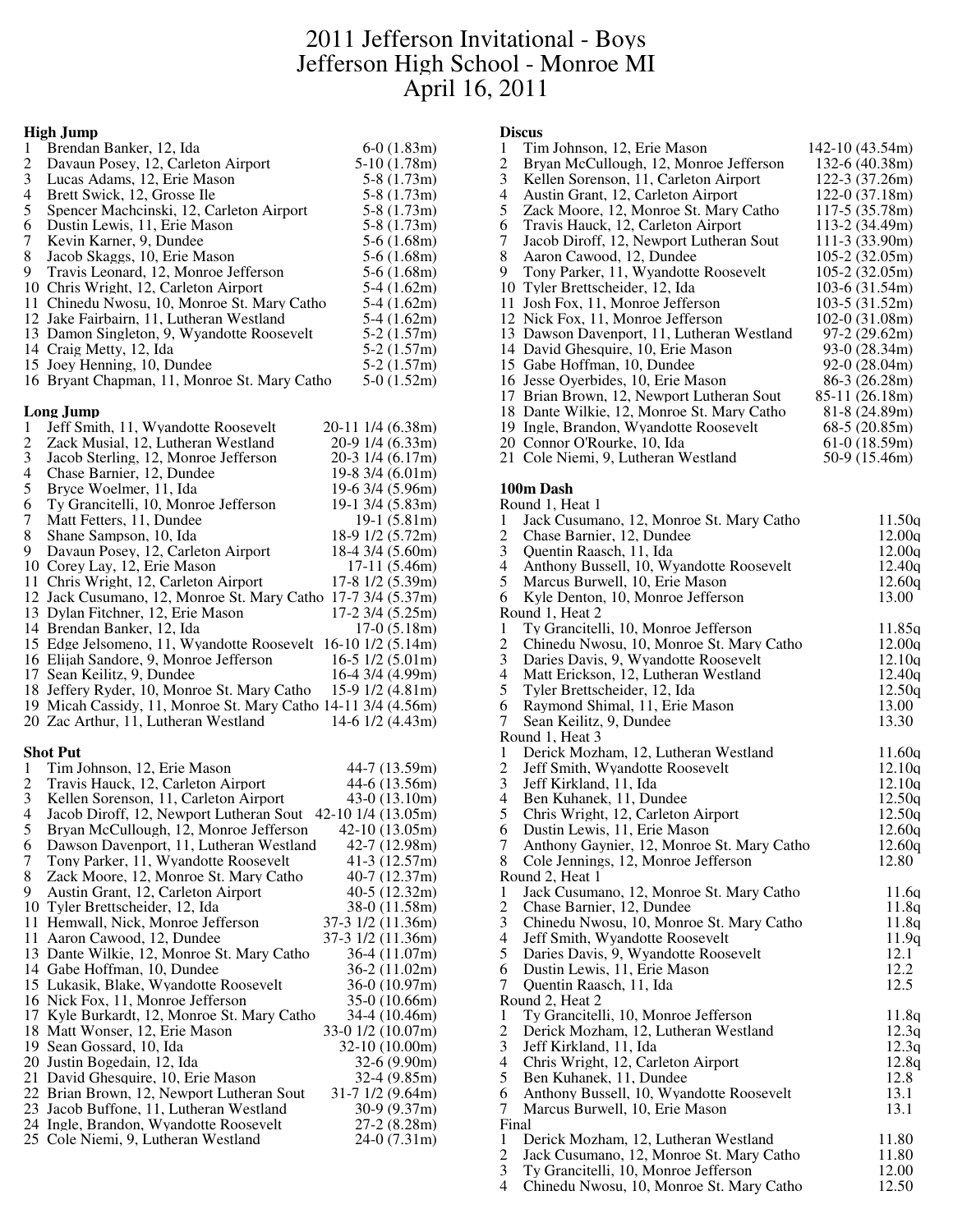| 5<br>Jeff Smith, Wyandotte Roosevelt<br>6<br>Jeff Kirkland, 11, Ida<br>7<br>Chris Wright, 12, Carleton Airport<br>Chase Barnier, 12, Dundee<br>8 | 12.60<br>12.60<br>12.80<br>12.90 |
|--------------------------------------------------------------------------------------------------------------------------------------------------|----------------------------------|
| 200 meter dash                                                                                                                                   |                                  |
| Round 1, Heat 1                                                                                                                                  |                                  |
| Derick Mozham, 12, Lutheran Westland<br>1<br>$\overline{\mathbf{c}}$<br>Quentin Raasch, 11, Ida                                                  | 24.80q<br>25.00q                 |
| 3<br>Joe Gabriel, 11, Dundee                                                                                                                     | 25.00q                           |
| $\overline{4}$<br>Blade Bowman, 10, Erie Mason                                                                                                   | 25.20q                           |
| 5<br>Elijah Sandore, 9, Monroe Jefferson                                                                                                         | 25.20q                           |
| 6<br>Anthony Gaynier, 12, Monroe St. Mary Catho                                                                                                  | 25.90                            |
| Round 1, Heat 2<br>Derrek Williams, 12, Carleton Airport<br>1                                                                                    | 23.90q                           |
| $\overline{c}$<br>Damon Singleton, 9, Wyandotte Roosevelt                                                                                        | 24.70q                           |
| 3<br>Chinedu Nwosu, 10, Monroe St. Mary Catho                                                                                                    | 24.70q                           |
| $\overline{4}$<br>Jack Cusumano, 12, Monroe St. Mary Catho                                                                                       | 24.80q                           |
| 5<br>Cody Suzor, 11, Ida                                                                                                                         | 25.20q                           |
| 6<br>Caleb Henry, 11, Ida<br>$\tau$<br>Tyler Hill, 11, Monroe Jefferson                                                                          | 25.50q<br>25.60                  |
| 8<br>Zac Arthur, 11, Lutheran Westland                                                                                                           | 27.00                            |
| Round 1, Heat 3                                                                                                                                  |                                  |
| Jeff Pauwels, 12, Erie Mason<br>1                                                                                                                | 23.70q                           |
| $\overline{c}$<br>Alan Hartline, 12, Monroe Jefferson                                                                                            | 23.70q                           |
| 3<br>Justin Jones, 11, Carleton Airport                                                                                                          | 24.50q                           |
| $\overline{4}$<br>Leslie Cooper, Wyandotte Roosevelt                                                                                             | 24.70q<br>25.20q                 |
| 5<br>Tony Brehmer, 12, Dundee<br>6<br>Marcus Burwell, 10, Erie Mason                                                                             | 26.20                            |
| 7<br>Anthony Bussell, Wyandotte Roosevelt                                                                                                        | 27.70                            |
| Round 2, Heat 1                                                                                                                                  |                                  |
| Alan Hartline, 12, Monroe Jefferson<br>1                                                                                                         | 24.30q                           |
| $\overline{c}$<br>Jeff Pauwels, 12, Erie Mason                                                                                                   | 24.40q                           |
| 3<br>Chinedu Nwosu, 10, Monroe St. Mary Catho<br>$\overline{\mathcal{L}}$                                                                        | 24.70q<br>24.90q                 |
| Jack Cusumano, 12, Monroe St. Mary Catho<br>5<br>Leslie Cooper, Wyandotte Roosevelt                                                              | 25.10                            |
| 6<br>Tony Brehmer, 12, Dundee                                                                                                                    | 25.50                            |
| 7<br>Damon Singleton, 9, Wyandotte Roosevelt                                                                                                     | 25.80                            |
| 8<br>Blade Bowman, 10, Erie Mason                                                                                                                | 26.20                            |
| Round 2, Heat 2<br>$\mathbf{1}$<br>Derrek Williams, 12, Carleton Airport                                                                         | 23.8q                            |
| $\overline{c}$<br>Derick Mozham, 12, Lutheran Westland                                                                                           | 24.20q                           |
| 3<br>Joe Gabriel, 11, Dundee                                                                                                                     | 24.8g                            |
| $\overline{4}$<br>Justin Jones, 11, Carleton Airport                                                                                             | 24.90q                           |
| 5<br>Cody Suzor, 11, Ida                                                                                                                         | 25.2                             |
| 6<br>Caleb Henry, 11, Ida<br>7                                                                                                                   | 25.2<br>25.6                     |
| Elijah Sandore, 9, Monroe Jefferson<br>8<br>Quentin Raasch, 11, Ida                                                                              | 25.8                             |
| Final                                                                                                                                            |                                  |
| $\mathbf{1}$<br>Derick Mozham, 12, Lutheran Westland                                                                                             | 23.90                            |
| $\overline{c}$<br>Jeff Pauwels, 12, Erie Mason                                                                                                   | 24.30                            |
| 3<br>Alan Hartline, 12, Monroe Jefferson                                                                                                         | 24.80                            |
| 4<br>Jack Cusumano, 12, Monroe St. Mary Catho<br>$\mathfrak s$                                                                                   | 25.00<br>25.40                   |
| Derrek Williams, 12, Carleton Airport<br>6<br>Joe Gabriel, 11, Dundee                                                                            | 25.60                            |
| 7<br>Chinedu Nwosu, 10, Monroe St. Mary Catho                                                                                                    | 25.90                            |
| 8<br>Justin Jones, 11, Carleton Airport                                                                                                          | 26.10                            |
|                                                                                                                                                  |                                  |
| 400 meter dash<br>Nathaniel Theobald, 12, Monroe St. Mary Catho<br>1                                                                             | 52.70 H <sub>3</sub>             |
| $\overline{c}$<br>Bryce Woelmer, 11, Ida                                                                                                         | 53.10 H3                         |
| $\mathfrak{Z}$<br>Alan Hartline, 12, Monroe Jefferson                                                                                            | 54.40 H3                         |
| 4<br>Kyle Russell, 10, Ida                                                                                                                       | 55.10 H <sub>3</sub>             |
| 5<br>Caleb Kempf, 11, Lutheran Westland                                                                                                          | 55.20 H3                         |
| Luke Deal, 12, Erie Mason<br>6<br>$\tau$<br>Dan Harras, 12, Monroe St. Mary Catho                                                                | 56.00 H2<br>56.20 H <sub>2</sub> |
| 8<br>Mirthus Smith, 12, Carleton Airport                                                                                                         | 56.30 H <sub>3</sub>             |
| Anthony Bussell, 10, Wyandotte Roosevelt<br>9                                                                                                    | 57.20 H <sub>2</sub>             |
| 10 Aaron Hartline, 10, Monroe Jefferson                                                                                                          | 57.90 H <sub>2</sub>             |
| 10 Gabe Deal, 10, Erie Mason                                                                                                                     | 57.90 H <sub>2</sub>             |
| 12 Jacob Skaggs, 10, Erie Mason                                                                                                                  | 58.20 H2                         |
| 13 Steve Domingue, 12, Carleton Airport<br>14 Rob Balk, 11, Monroe Jefferson                                                                     | 58.50 H <sub>2</sub><br>60.10 H1 |
| 15 Ed Lee, 12, Lutheran Westland                                                                                                                 | 67.40 H1                         |
|                                                                                                                                                  |                                  |

|                     | 800 meter run                                                                        |                    |
|---------------------|--------------------------------------------------------------------------------------|--------------------|
| 1                   | Alex Holmes, 11, Wyandotte Roosevelt                                                 | 2:06.70            |
| $\overline{c}$      | Evan Pietraniec, 11, Monroe St. Mary Catho                                           | 2:07.40            |
| 3<br>4              | Tyler Hamilton, 11, Wyandotte Roosevelt<br>Daniel Balavitch, 11, Wyandotte Roosevelt | 2:09.20<br>2:09.80 |
| 5                   | Ryan Rhodes, 11, Monroe Jefferson                                                    | 2:10.20            |
| 6                   | Tyler Tomasik, 10, Carleton Airport                                                  | 2:13.00            |
| 7                   | Philip Anderson, 12, Newport Lutheran Sout                                           | 2:13.50            |
| 8                   | Doug Hulbert, 12, Ida                                                                | 2:17.20            |
| 9                   | Andrew Anderson, 10, Monroe Jefferson                                                | 2:20.30            |
|                     | 10 Chris Wolfenbarger, 11, Dundee<br>11 Jim Harger, 11, Erie Mason                   | 2:21.20<br>2:22.60 |
|                     | 12 Eric Morgel, 10, Monroe St. Mary Catho                                            | 2:24.10            |
|                     | 13 Peter Lefere, 9, Dundee                                                           | 2:24.50            |
|                     | 14 Dylan Gadille, 10, Carleton Airport                                               | 2:24.90            |
|                     | 15 Cody Dixon, 9, Ida                                                                | 2:25.10            |
|                     | 16 Dave Gaynier, 9, Monroe St. Mary Catho                                            | 2:25.40            |
|                     | 17 Joe Ayers, 12, Erie Mason                                                         | 2:25.70<br>2:26.60 |
|                     | 18 Brandon Hill, 10, Monroe Jefferson<br>19 Kyle Long, 12, Carleton Airport          | 2:28.40            |
|                     | 20 Phil Welte, 10, Lutheran Westland                                                 | 2:29.60            |
|                     | 21 Eric Smith, 10, Lutheran Westland                                                 | 2:30.30            |
|                     | 22 Newman Harper, 9, Lutheran Westland                                               | 2:31.90            |
|                     |                                                                                      |                    |
| 1                   | 1600 meter run<br>Tony Rote, 12, Carleton Airport                                    | 4:41.30            |
| 2                   | Nathan Ghena, 12, Monroe Jefferson                                                   | 4:41.60            |
| 3                   | Nick Raymond, 10, Erie Mason                                                         | 4:42.10            |
| 4                   | Bryan Applin, 12, Monroe St. Mary Catho                                              | 4:48.80            |
| 5                   | Cody Rowland, 11, Wyandotte Roosevelt                                                | 4:57.20            |
| 6                   | Alex Holmes, 11, Wyandotte Roosevelt                                                 | 4:58.30            |
| 7<br>8              | Drake Davis, 11, Wyandotte Roosevelt                                                 | 5:00.80            |
| 9                   | Doug Hulbert, 12, Ida<br>Ryan Regan, 11, Monroe Jefferson                            | 5:01.20<br>5:09.60 |
|                     | 10 Jarod Masserant, 11, Monroe St. Mary Catho                                        | 5:10.10            |
|                     | 11 Austin Bruck, 12, Dundee                                                          | 5:12.70            |
|                     | 12 Phil Doederlein, 11, Carleton Airport                                             | 5:13.60            |
|                     | 13 Andrew Anderson, 10, Monroe Jefferson                                             | 5:14.00            |
|                     | 14 Ian Lewis, 12, Grosse Ile                                                         | 5:14.70            |
|                     | 15 Trevor Langton, 11, Monroe St. Mary Catho                                         | 5:15.30<br>5:17.20 |
|                     | 16 Eric Smith, 10, Lutheran Westland<br>17 Adam Faust, 11, Ida                       | 5:18.30            |
|                     | 18 Andrew McGarry, 9, Erie Mason                                                     | 5:23.90            |
|                     | 19 Nick Oberski, 11, Ida                                                             | 5:24.30            |
|                     | 20 Philip Anderson, 12, Newport Lutheran Sout                                        | 5:24.80            |
|                     | 21 Jordan McKee, 11, Dundee                                                          | 5:33.70            |
|                     | 22 Tyler Schwisow, 12, Dundee<br>23 Phil Welte, 10, Lutheran Westland                | 5:40.90<br>5:41.80 |
|                     | 24 Pete Sillanpaa, 10, Lutheran Westland                                             | 5:46.60            |
|                     | 25 Kyle McBee, 10, Newport Lutheran Sout                                             | 5:52.70            |
|                     |                                                                                      |                    |
|                     | 3200 meter run                                                                       |                    |
| 1<br>$\overline{c}$ | Nathan Ghena, 12, Monroe Jefferson<br>Bryan Applin, 12, Monroe St. Mary Catho        | 10:04.8<br>10:13.1 |
| 3                   | Tony Rote, 12, Carleton Airport                                                      | 10:19.0            |
| 4                   | Zach Scheich, 10, Dundee                                                             | 10:38.2            |
| 5                   | Cody Rowland, 11, Wyandotte Roosevelt                                                | 10:41.5            |
| 6                   | Anthony Morrow, 10, Monroe Jefferson                                                 | 10:41.9            |
| 7                   | Nick Raymond, 10, Erie Mason                                                         | 10:43.1            |
| 8<br>9              | Ryan Regan, 11, Monroe Jefferson<br>Andrew Kiczenski, 12, Wyandotte Roosevelt        | 10:50.4<br>10:54.1 |
|                     | 10 Cameron Herron, 9, Wyandotte Roosevelt                                            | 10:54.9            |
|                     | 11 John Young, 12, Monroe St. Mary Catho                                             | 10:51.8            |
|                     | 12 Tyler Hulbert, 12, Ida                                                            | 11:08.2            |
|                     | 13 Jarod Masserant, 11, Monroe St. Mary Catho                                        | 11:14.8            |
|                     | 14 Shawn Haddix, 10, Carleton Airport                                                | 11:18.6            |
|                     | 15 Jarrod Sawasky, 9, Ida<br>16 Garrett Madden, 9, Ida                               | 11:19.2<br>11:19.8 |
|                     | 17 Ian Lewis, 12, Grosse Ile                                                         | 11:20.5            |
|                     | 18 Andrew McGarry, 9, Erie Mason                                                     | 11:31.2            |
|                     | 19 Pete Sillanpaa, 10, Lutheran Westland                                             | 12:09.3            |
|                     | 20 Cam Scharboneau, 11, Dundee                                                       | 12:16.3            |
|                     | 21 William Henkel, 9, Erie Mason                                                     | 12:22.5            |
|                     | 22 Dan Bunge, 10, Lutheran Westland<br>23 Kyle McBee, 10, Newport Lutheran Sout      | 12:43.8<br>12:59.9 |
|                     |                                                                                      |                    |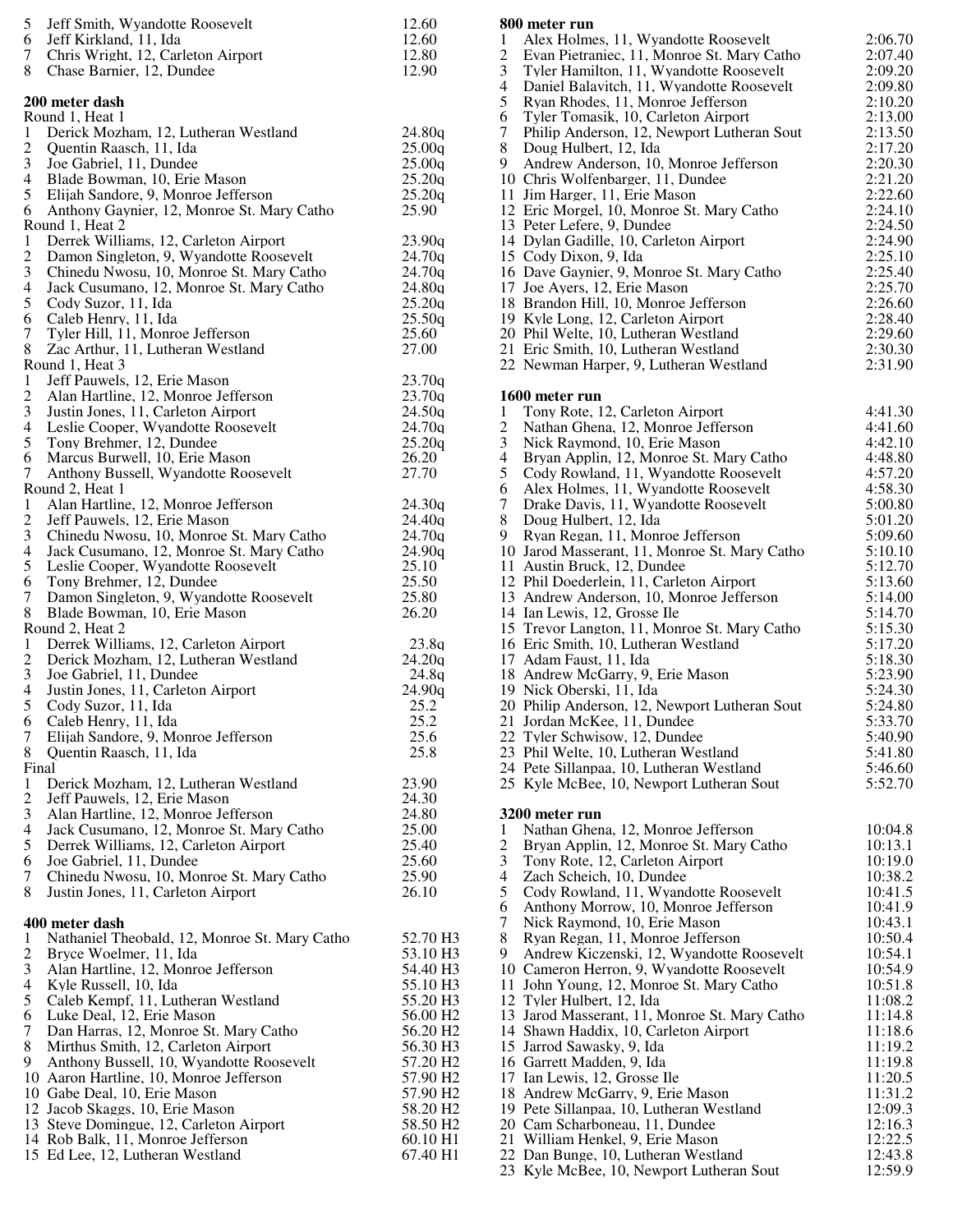### **110m hurdles**

|                          | 110m nurales                             |          |
|--------------------------|------------------------------------------|----------|
|                          | Round 1, Heat 1                          |          |
| 1                        | Zack Musial, 12, Lutheran Westland       | 15.90q   |
| $\overline{2}$           | Dylan Fitchner, 12, Erie Mason           | 16.30q   |
| 3                        | Aj Standifer, 10, Monroe Jefferson       | 18.10q   |
| 4                        | Doug Pollard, 9, Carleton Airport        | 18.20q   |
| 5                        | Ryan Kusibab, Wyandotte Roosevelt        | 19.50q   |
| 6                        | Jared Williams, 10, Dundee               | 21.30    |
|                          | Round 1, Heat 2                          |          |
| 1                        | Spencer Machcinski, 12, Carleton Airport | 16.20q   |
| $\mathbf{2}$             | Micah Kempf, 12, Lutheran Westland       | 16.60q   |
| 3                        | Gunner Faber, 11, Ida                    | 17.10q   |
| 4                        | Seth Harman, 10, Erie Mason              | 17.50q   |
| 5                        | Chris Lorentz, 11, Monroe St. Mary Catho | 19.00q   |
| 6                        | Kevin Karner, 9, Dundee                  | 19.40q   |
|                          | Round 1, Heat 3                          |          |
| 1                        | Jacob Sterling, 12, Monroe Jefferson     | 15.40q   |
| $\overline{\mathbf{c}}$  | Brendan Banker, 12, Ida                  | 16.80q   |
| 3                        | Tony Parker, 11, Wyandotte Roosevelt     | 16.90q   |
| 4                        | Craig Metty, 12, Ida                     | 17.30q   |
| 5                        | Lucas Adams, 12, Erie Mason              | 19.90q   |
| 6                        | Nathan Fleck, 9, Monroe St. Mary Catho   | 20.20    |
| 7                        | Travis Fetters, 11, Dundee               | 20.40q   |
|                          | Round 2, Heat 1                          |          |
| 1                        | Jacob Sterling, 12, Monroe Jefferson     | 15.10a   |
| $\overline{c}$           | Spencer Machcinski, 12, Carleton Airport | 15.90q   |
| 3                        | Tony Parker, 11, Wyandotte Roosevelt     | 16.60q   |
| $\overline{\mathcal{L}}$ | Brendan Banker, 12, Ida                  | 16.80q   |
| 5                        | Seth Harman, 10, Erie Mason              | 16.90    |
| 6                        |                                          | 17.30    |
| 7                        | Craig Metty, 12, Ida                     |          |
|                          | Ryan Kusibab, Wyandotte Roosevelt        | 19.10    |
| 8                        | Lucas Adams, 12, Erie Mason              | 19.10    |
|                          | Round 2, Heat 2                          |          |
| 1                        | Zack Musial, 12, Lutheran Westland       | 16.10q   |
| $\mathbf{2}$             | Micah Kempf, 12, Lutheran Westland       | 16.50q   |
| 3                        | Dylan Fitchner, 12, Erie Mason           | 17.60q   |
| $\overline{\mathcal{A}}$ | Gunner Faber, 11, Ida                    | 18.00q   |
| 5                        | Ai Standifer, 10, Monroe Jefferson       | 18.10    |
| 6                        | Chris Lorentz, 11, Monroe St. Mary Catho | 18.60    |
| 7                        | Doug Pollard, 9, Carleton Airport        | 18.80    |
| 8                        | Kevin Karner, 9, Dundee                  | 19.20    |
| Final                    |                                          |          |
| 1                        | Jacob Sterling, 12, Monroe Jefferson     | 15.50    |
| 2                        | Zack Musial, 12, Lutheran Westland       | 15.70    |
| 3                        | Spencer Machcinski, 12, Carleton Airport | 16.50    |
| 4                        | Micah Kempf, 12, Lutheran Westland       | 16.60    |
| 5                        | Brendan Banker, 12, Ida                  | 16.80    |
| 6                        | Dylan Fitchner, 12, Erie Mason           | 17.10    |
| 7                        | Tony Parker, 11, Wyandotte Roosevelt     | 17.60    |
| 8                        | Gunner Faber, 11, Ida                    | 17.80    |
|                          | 300m hurdles                             |          |
| 1                        | Jacob Sterling, 12, Monroe Jefferson     | 40.30 H3 |
| $\overline{2}$           | Derrek Williams, 12, Carleton Airport    | 41.40 H3 |
| 3                        | Spencer Machcinski, 12, Carleton Airport | 42.00 H3 |

| 4  | Jake Fairbairn, 11, Lutheran Westland       | 43.70 H <sub>3</sub> |
|----|---------------------------------------------|----------------------|
| 5  | Seth Harman, 10. Erie Mason                 | 44.80 H <sub>2</sub> |
| 6  | Ross Whitman, 10, Monroe St. Mary Catho     | 45.50 H <sub>2</sub> |
| 7  | Tony Parker, Wyandotte Roosevelt            | 46.10 H <sub>2</sub> |
| 8  | Rex Wagner, 9, Monroe Jefferson             | 47.10 H1             |
| 9. | Lucas Adams, 12. Erie Mason                 | 47.40 H <sub>2</sub> |
|    | 10 Micah Kempf, 12, Lutheran Westland       | 47.60 H <sub>3</sub> |
|    | 11 Ai Standifer, 10, Monroe Jefferson       | 47.70 H <sub>2</sub> |
|    | 12 Travis Fetters, 11, Dundee               | 48.00 H <sub>2</sub> |
|    | 13 Ryan Kusibab, 10, Wyandotte Roosevelt    | 48.10 H <sub>3</sub> |
|    | 14 Doug Pollard, 9, Carleton Airport        | 48.30 H <sub>1</sub> |
|    | 15 Gunner Faber, 11, Ida                    | 48.50 H <sub>2</sub> |
|    | 16 Chris Lorentz, 11, Monroe St. Mary Catho | 48.80 H <sub>1</sub> |
|    | 17 Corey Lay, 12, Erie Mason                | 49.10 H <sub>2</sub> |
|    | 18 Mike Martin, 9, Lutheran Westland        | 50.40 H <sub>1</sub> |
|    | 19 Nathan Fleck, 9, Monroe St. Mary Catho   | 50.80 H <sub>1</sub> |
|    | 20 Joey Henning, 10, Dundee                 | 51.60 H <sub>1</sub> |

21 Louden Misiak, 12, Dundee 52.50 H1 Craig Metty, 12, Ida

### **400m Relay**

|                          | 'VIII IXLIAV                                             |         |
|--------------------------|----------------------------------------------------------|---------|
| 1                        | Lutheran Westland (Micah Kempf, Zack Musial, Matt        |         |
|                          | Erickson, Derick Mozham)                                 | 46.40   |
| $\frac{2}{3}$            | Roos                                                     | 46.90   |
|                          | Erie                                                     | 47.10   |
| $\overline{\mathcal{L}}$ | Airp                                                     | 47.60   |
| 5                        | IdSc                                                     | 47.60   |
| 6<br>7                   | Mief                                                     | 47.70   |
|                          | Monroe St. Mary Catho (Bryan Applin, Dan Harras,         |         |
|                          | Nathaniel Theobald, Evan Pietraniec)                     | 47.90   |
| 8                        | DuCo                                                     | 49.10   |
|                          | 800m Relav                                               |         |
| 1                        | Carleton Airport (Justin Jones, Derrek Williams, Mirthus |         |
|                          | Smith, Davaun Posey)                                     | 1:36.90 |
| 2                        | Lutheran Westland (Micah Kempf, Zack Musial, Matt        |         |
|                          | Erickson, Derick Mozham)                                 | 1:37.40 |
| 3                        | Erie                                                     | 1:37.90 |
| 4                        | IdSc                                                     | 1:38.40 |
| 5                        | DuCo                                                     | 1:38.50 |
| 6                        | Roos                                                     | 1:38.50 |
| 7                        | Mief                                                     | 1:42.50 |
| 8                        | Monroe St. Mary Catho (Bryan Applin, Dan Harras,         |         |
|                          | Nathaniel Theobald, Evan Pietraniec)                     | 1:47.10 |
|                          | 1600m Relay                                              |         |
| 1                        | Roos                                                     | 3:39.80 |
| $\overline{c}$           | Airp                                                     | 3:40.70 |
| 3                        | Mief                                                     | 3:42.60 |
| $\overline{\mathbf{4}}$  | IdSc                                                     | 3:43.30 |
| 5                        | DuCo                                                     | 3:51.90 |
| 6                        | Erie                                                     | 3:54.50 |
| 7                        | Monroe St. Mary Catho (Bryan Applin, Dan Harras,         |         |
|                          | Nathaniel Theobald, Evan Pietraniec)                     | 3:58.70 |
|                          | 3200m Relay                                              |         |
| 1                        | Monroe St. Mary Catho (Bryan Applin, Dan Harras,         |         |
|                          | Nathaniel Theobald, Evan Pietraniec)                     | 8:25.80 |
| 2                        | Wyandotte Roosevelt (Alex Holmes, Leslie Cooper, Danny   |         |
|                          | May, Daries Davis)                                       | 8:32.80 |
| 3                        | Mief                                                     | 8:46.50 |
|                          |                                                          |         |

| 3 Mief | 8:46.50 |
|--------|---------|
| 4 IdSc | 9:04.00 |
| 5 Airp | 9:09.80 |
| 6 Erie | 9:12.10 |
| 7 DuCo | 9:49.60 |
|        |         |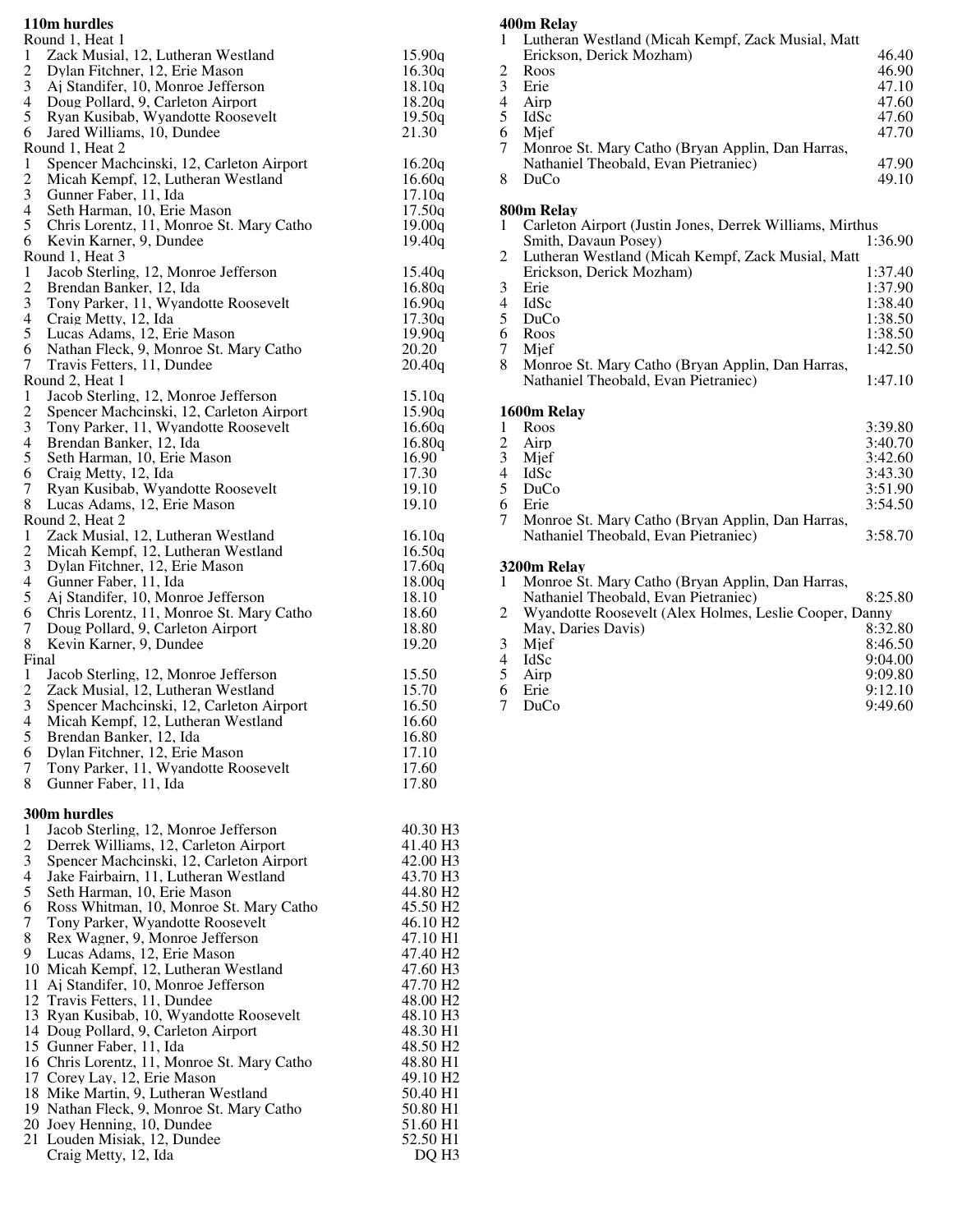## **TEAM SCORES AFTER 16 EVENTS**

Scored 10-8-6-5-4-3-2-1 Max 3 scorers per team High Jump, Long Jump, Shot Put, Discus, 100m Dash, 200 meter dash, 400 meter dash, 800 meter run, 1600 meter run, 3200 meter run, 110m hurdles, 300m hurdles, 400m Relay, 800m Relay, 1600m Relay, 3200m Relay

|                | <b>PLACTEAM</b>          |       | <b>POINTSEVENT</b>                      | <b>COMPETITOR</b>                                                                      |                     | PLACE POINTS      |
|----------------|--------------------------|-------|-----------------------------------------|----------------------------------------------------------------------------------------|---------------------|-------------------|
| 1              | Carleton Airport         | 113.0 | High Jump<br>High Jump<br>3200m Relay   | Davaun Posey<br>Spencer Machcinski<br>Airp                                             | 2<br>5<br>5         | 8.0<br>4.0<br>4.0 |
|                |                          |       | 100m Dash<br>110m hurdles<br>800m Relay | Chris Wright<br>Spencer Machcinski<br>Justin Jones<br>Derrek Williams<br>Mirthus Smith | 7<br>3              | 2.0<br>6.0        |
|                |                          |       |                                         | Davaun Posey                                                                           | 1                   | 10.0              |
|                |                          |       | 400m Relay                              | Airp                                                                                   | 4                   | 5.0               |
|                |                          |       | 200 meter dash<br><b>Shot Put</b>       | Derrek Williams<br><b>Travis Hauck</b>                                                 | 5<br>$\overline{c}$ | 4.0<br>8.0        |
|                |                          |       | <b>Shot Put</b>                         | Kellen Sorenson                                                                        | 3                   | 6.0               |
|                |                          |       | 1600m Relay                             | Airp                                                                                   | $\overline{c}$      | 8.0               |
|                |                          |       | Discus<br>Discus                        | Kellen Sorenson<br><b>Austin Grant</b>                                                 | 3<br>4              | 6.0<br>5.0        |
|                |                          |       | Discus                                  | <b>Travis Hauck</b>                                                                    | 6                   | 3.0               |
|                |                          |       | 400 meter dash                          | Mirthus Smith                                                                          | 8                   | 1.0               |
|                |                          |       | 800 meter run                           | <b>Tyler Tomasik</b>                                                                   | 6                   | 3.0               |
|                |                          |       | 1600 meter run<br>3200 meter run        | Tony Rote<br>Tony Rote                                                                 | 1<br>3              | 10.0<br>6.0       |
|                |                          |       | 300m hurdles                            | Derrek Williams                                                                        | $\overline{2}$      | 8.0               |
|                |                          |       | 300m hurdles                            | Spencer Machcinski                                                                     | 3                   | 6.0               |
| $\overline{2}$ | Monroe Jefferson         | 103.0 | 3200m Relay                             | Mjef                                                                                   | 3                   | 6.0               |
|                |                          |       | 100m Dash                               | Ty Grancitelli                                                                         | 3                   | 6.0               |
|                |                          |       | 110m hurdles<br>Long Jump               | Jacob Sterling<br>Jacob Sterling                                                       | 1<br>3              | 10.0<br>6.0       |
|                |                          |       | Long Jump                               | Ty Grancitelli                                                                         | 6                   | 3.0               |
|                |                          |       | 800m Relay                              | Mjef                                                                                   | 7                   | 2.0               |
|                |                          |       | 400m Relay<br>200 meter dash            | Mief<br>Alan Hartline                                                                  | 6                   | 3.0               |
|                |                          |       | Shot Put                                | Bryan McCullough                                                                       | 3<br>5              | 6.0<br>4.0        |
|                |                          |       | 1600m Relay                             | Mjef                                                                                   | 3                   | 6.0               |
|                |                          |       | Discus                                  | Bryan McCullough                                                                       | $\overline{c}$      | 8.0               |
|                |                          |       | 400 meter dash<br>800 meter run         | Alan Hartline<br><b>Ryan Rhodes</b>                                                    | 3<br>5              | 6.0<br>4.0        |
|                |                          |       | 1600 meter run                          | Nathan Ghena                                                                           | 2                   | 8.0               |
|                |                          |       | 3200 meter run                          | Nathan Ghena                                                                           | 1                   | 10.0              |
|                |                          |       | 3200 meter run                          | <b>Anthony Morrow</b>                                                                  | 6                   | 3.0               |
|                |                          |       | 3200 meter run<br>300m hurdles          | Ryan Regan<br>Jacob Sterling                                                           | 8<br>1              | 1.0<br>10.0       |
|                |                          |       | 300m hurdles                            | Rex Wagner                                                                             | 8                   | 1.0               |
| 3              | Wyandotte Roosevelt 83.0 |       | 3200m Relay                             | Alex Holmes 27.0<br>Leslie Cooper 26.0<br>Danny May 29.0<br>Daries Davis 2:53.0        | 2                   | 8.0               |
|                |                          |       | 100m Dash                               | Jeff Smith                                                                             | 5                   | 4.0               |
|                |                          |       | 110m hurdles                            | <b>Tony Parker</b>                                                                     | 7                   | 2.0               |
|                |                          |       | Long Jump<br>800m Relay                 | Jeff Smith<br><b>ROOS</b>                                                              | 1<br>6              | 10.0<br>3.0       |
|                |                          |       | 400m Relay                              | <b>ROOS</b>                                                                            | 2                   | 8.0               |
|                |                          |       | Shot Put                                | <b>Tony Parker</b>                                                                     | 7                   | 2.0               |
|                |                          |       | 1600m Relay                             | <b>ROOS</b>                                                                            | 1                   | 10.0              |
|                |                          |       | 800 meter run<br>800 meter run          | Alex Holmes<br><b>Tyler Hamilton</b>                                                   | 1<br>3              | 10.0<br>6.0       |
|                |                          |       | 800 meter run                           | Daniel Balavitch                                                                       | 4                   | 5.0               |
|                |                          |       | 1600 meter run                          | Cody Rowland                                                                           | 5                   | 4.0               |
|                |                          |       | 1600 meter run                          | Alex Holmes                                                                            | 6                   | 3.0               |
|                |                          |       | 1600 meter run<br>3200 meter run        | Drake Davis<br>Cody Rowland                                                            | 7<br>5              | 2.0<br>4.0        |
|                |                          |       | 300m hurdles                            | Tony Parker                                                                            | $\overline{7}$      | 2.0               |
| $4=$           | Monroe St. Mary Cat 74.0 |       | 3200m Relay                             | Bryan Applin 27.0<br>Dan Harras 26.0                                                   |                     |                   |

Nathaniel Theobald 29.0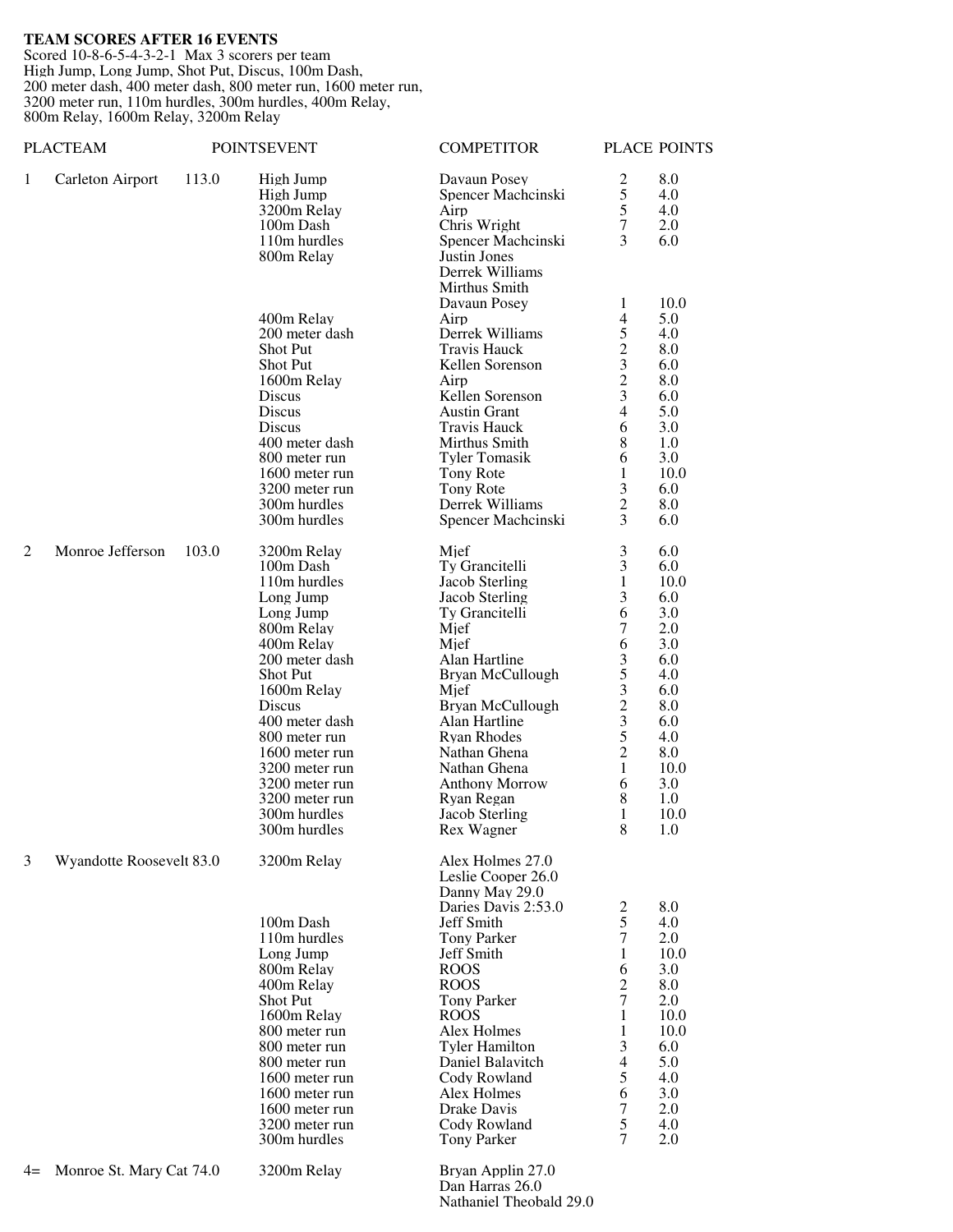|      |                   |      |                                  | Evan Pietraniec 2:53.0                            | 1              | 10.0       |
|------|-------------------|------|----------------------------------|---------------------------------------------------|----------------|------------|
|      |                   |      | 100m Dash                        | Jack Cusumano                                     | 2              | 8.0        |
|      |                   |      | 100m Dash                        | Chinedu Nwosu                                     | 4              | 5.0        |
|      |                   |      | 800m Relay                       | Bryan Applin 27.0<br>Dan Harras 26.0              |                |            |
|      |                   |      |                                  | Nathaniel Theobald 29.0                           |                |            |
|      |                   |      |                                  | Evan Pietraniec 2:53.0                            | 8              | 1.0        |
|      |                   |      | 400m Relay                       | Bryan Applin 27.0                                 |                |            |
|      |                   |      |                                  | Dan Harras 26.0                                   |                |            |
|      |                   |      |                                  | Nathaniel Theobald 29.0                           |                |            |
|      |                   |      |                                  | Evan Pietraniec 2:53.0                            | 7              | 2.0        |
|      |                   |      | 200 meter dash                   | Jack Cusumano                                     | 4              | 5.0        |
|      |                   |      | Shot Put                         | Zack Moore                                        | 8              | 1.0        |
|      |                   |      | 1600m Relay                      | Bryan Applin 27.0                                 |                |            |
|      |                   |      |                                  | Dan Harras 26.0                                   |                |            |
|      |                   |      |                                  | Nathaniel Theobald 29.0<br>Evan Pietraniec 2:53.0 | 7              | 2.0        |
|      |                   |      | Discus                           | Zack Moore                                        | 5              | 4.0        |
|      |                   |      | 400 meter dash                   | Nathaniel Theobald                                | 1              | 10.0       |
|      |                   |      | 400 meter dash                   | Dan Harras                                        | 7              | 2.0        |
|      |                   |      | 800 meter run                    | <b>Evan Pietraniec</b>                            | $\overline{2}$ | 8.0        |
|      |                   |      | 1600 meter run                   | Bryan Applin                                      | 4              | 5.0        |
|      |                   |      | 3200 meter run                   | Bryan Applin                                      | 2              | 8.0        |
|      |                   |      | 300m hurdles                     | Ross Whitman                                      | 6              | 3.0        |
|      | Erie Mason        | 74.0 |                                  | Lucas Adams                                       |                |            |
| $4=$ |                   |      | High Jump<br>High Jump           | Dustin Lewis                                      | 3<br>6         | 6.0<br>3.0 |
|      |                   |      | High Jump                        | Jacob Skaggs                                      | 8              | 1.0        |
|      |                   |      | 3200m Relay                      | Erie                                              | 6              | 3.0        |
|      |                   |      | 110m hurdles                     | Dylan Fitchner                                    | 6              | 3.0        |
|      |                   |      | 800m Relay                       | Erie                                              | 3              | 6.0        |
|      |                   |      | 400m Relay                       | Erie                                              | 3              | 6.0        |
|      |                   |      | 200 meter dash                   | <b>Jeff Pauwels</b>                               | $\overline{c}$ | 8.0        |
|      |                   |      | <b>Shot Put</b>                  | Tim Johnson                                       | 1              | 10.0       |
|      |                   |      | 1600m Relay                      | Erie                                              | 6              | 3.0        |
|      |                   |      | Discus                           | Tim Johnson                                       | 1              | 10.0       |
|      |                   |      | 400 meter dash<br>1600 meter run | Luke Deal<br>Nick Raymond                         | 6              | 3.0<br>6.0 |
|      |                   |      | 3200 meter run                   | Nick Raymond                                      | 3<br>7         | 2.0        |
|      |                   |      | 300m hurdles                     | Seth Harman                                       | 5              | 4.0        |
|      |                   |      |                                  |                                                   |                |            |
| 6    | Lutheran Westland | 71.0 | 100m Dash                        | Derick Mozham                                     | 1              | 10.0       |
|      |                   |      | 110m hurdles                     | <b>Zack Musial</b>                                | $\overline{c}$ | 8.0        |
|      |                   |      | 110m hurdles                     | Micah Kempf                                       | 4              | 5.0        |
|      |                   |      | Long Jump                        | Zack Musial                                       | 2              | 8.0        |
|      |                   |      | 800m Relay                       | Micah Kempf 27.0                                  |                |            |
|      |                   |      |                                  | Zack Musial 26.0<br>Matt Erickson 29.0            |                |            |
|      |                   |      |                                  | Derick Mozham 2:53.0                              | 2              | 8.0        |
|      |                   |      | 400m Relay                       | Micah Kempf 27.0                                  |                |            |
|      |                   |      |                                  | Zack Musial 26.0                                  |                |            |
|      |                   |      |                                  | Matt Erickson 29.0                                |                |            |
|      |                   |      |                                  | Derick Mozham 2:53.0                              | 1              | 10.0       |
|      |                   |      | 200 meter dash                   | Derick Mozham                                     | 1              | 10.0       |
|      |                   |      | <b>Shot Put</b>                  | Dawson Davenport                                  | 6              | 3.0        |
|      |                   |      | 400 meter dash                   | Caleb Kempf                                       | 5              | 4.0        |
|      |                   |      | 300m hurdles                     | Jake Fairbairn                                    | 4              | 5.0        |
| 7    | Ida               | 57.0 | High Jump                        | <b>Brendan Banker</b>                             | 1              | 10.0       |
|      |                   |      | 3200m Relay                      | IdSc                                              | 4              | 5.0        |
|      |                   |      | 100m Dash                        | Jeff Kirkland                                     | 6              | 3.0        |
|      |                   |      | 110m hurdles                     | <b>Brendan Banker</b>                             | 5              | 4.0        |
|      |                   |      | 110m hurdles                     | <b>Gunner Faber</b>                               | 8              | 1.0        |
|      |                   |      | Long Jump                        | <b>Bryce Woelmer</b>                              | 5              | 4.0        |
|      |                   |      | Long Jump                        | Shane Sampson                                     | 8              | 1.0        |
|      |                   |      | 800m Relay                       | <b>IdSc</b>                                       | 4              | 5.0        |
|      |                   |      | 400m Relay                       | IdSc<br><b>IdSc</b>                               | 5<br>4         | 4.0        |
|      |                   |      | 1600m Relay<br>400 meter dash    | <b>Bryce Woelmer</b>                              | 2              | 5.0<br>8.0 |
|      |                   |      | 400 meter dash                   | Kyle Russell                                      | 4              | 5.0        |
|      |                   |      | 800 meter run                    | Doug Hulbert                                      | 8              | 1.0        |
|      |                   |      | 1600 meter run                   | Doug Hulbert                                      | 8              | 1.0        |
|      |                   |      |                                  |                                                   |                |            |
| 8    | Dundee            | 30.0 | High Jump                        | Kevin Karner<br>DuCo                              | 7<br>7         | 2.0<br>2.0 |
|      |                   |      | 3200m Relay<br>100m Dash         | Chase Barnier                                     | 8              | 1.0        |
|      |                   |      | Long Jump                        | Chase Barnier                                     | 4              | 5.0        |
|      |                   |      |                                  |                                                   |                |            |